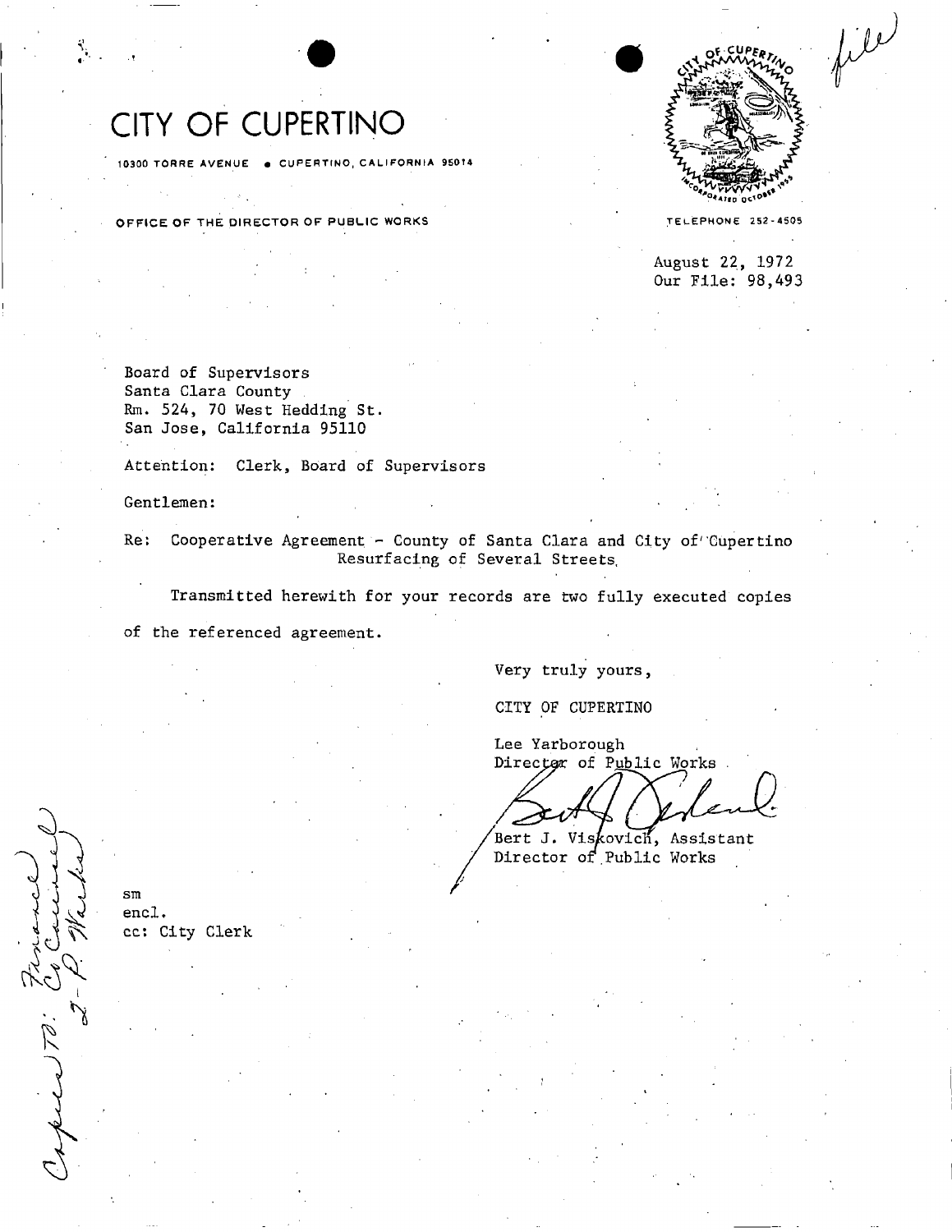$\frac{1}{2} \int \frac{1}{2} \left[ \frac{1}{L} \frac{1}{\mathcal{H}_{\mathrm{IR}}} \right]$ **POZAD AEGEIVED**<br>OF SUACHVISOAS Aus 23 11 08 AM '72 SANTA CLARA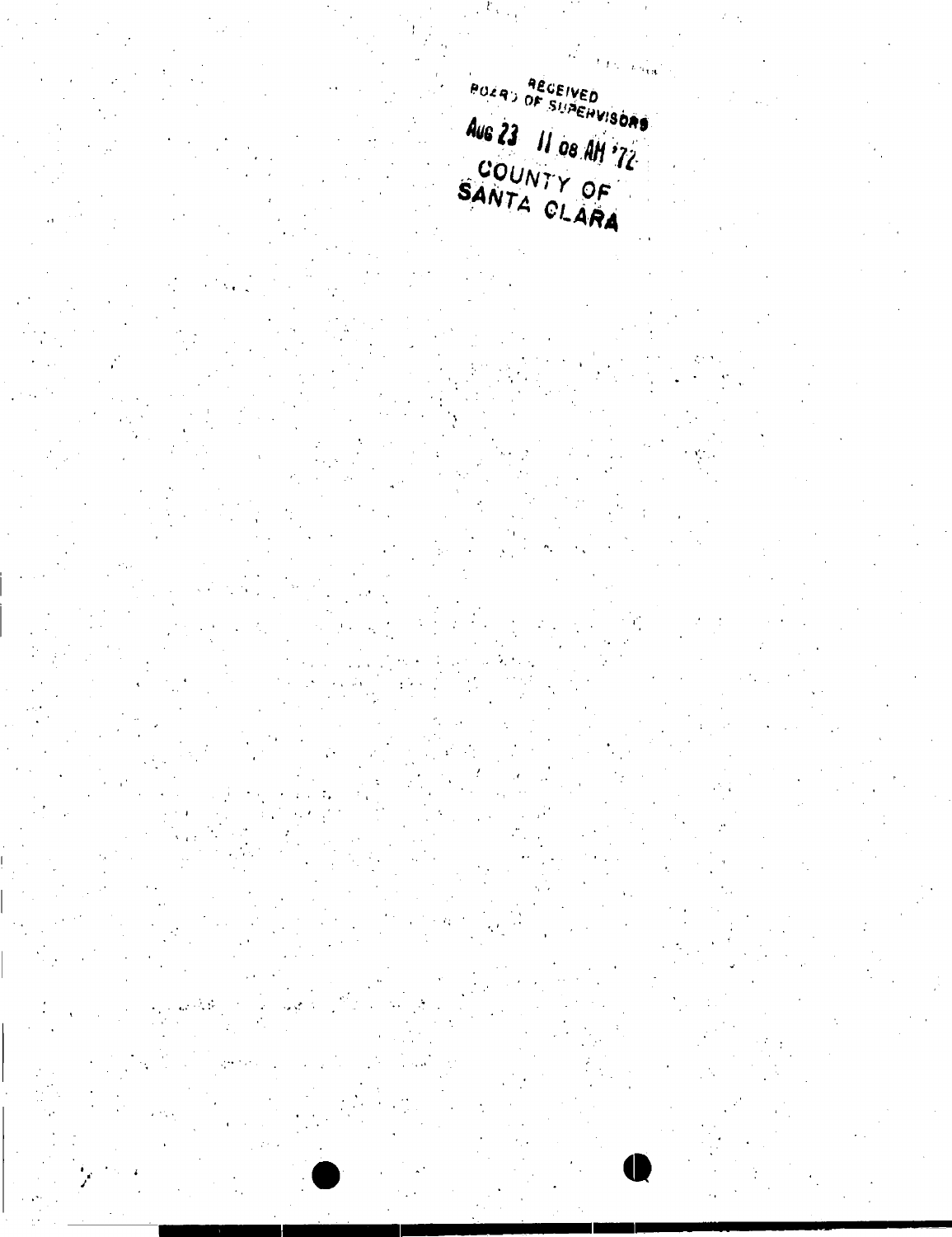### AGREEMENT BETWEEN THE COUNTY OF SANTA CLARA AND THE CITY OF CUPERTINO RELATING TO RESUR- . FACING OF SEVERAL STREETS

**BOABB OE SUPERVISORS** 

This is an agreement between the County of Santa Clara, State of California, (County), and the City of Cupertino (City), to resurface Voss Avenue between Lockwood Drive and Foothill Boulevard, Stevens Canyon Road between the southerly city limits and 200' + southerly of Ricardo Road, east half of Wolfe Road from Route 280 to Homestead Road,.and Blaney Avenue from 50<sup>1</sup> northerly of Pacifica Drive to Calabazas Creek.

It is agreed between the parties as follows:

### 1. Preparation of Plans and Specifications

County shall prepare and submit to City for approval the contract documents for the resurfacing of the above-mentioned streets. Upon approval by City, County shall advertise the project for bid and shall award a contract to be supervised to completion by County.

#### 2. City's Share of Cost

Within thirty (30) days after approval by City of the contract documents, City shall pay to County the sum of TWENTY THREE THOUSAND DOLLARS  $(\#23,000.00)$ , which is the amount presently estimated by County to be the construction cost of the project as located within the incorporated area of City. As used in this agreement, the term "construction cost" shall mean the total of all costs incurred and expenditures made by County in connection with constructing the above-mentioned project, including but not limited to engineering costs and expenses, costs and expenses of preparing plans and specifications, costs and expenses for inspection, publication, advertising and printing, cost of the construction contract, and cost of all materials not included in the contract  $\text{price.}$ 

L" ' *I*  **AUG** 1 1972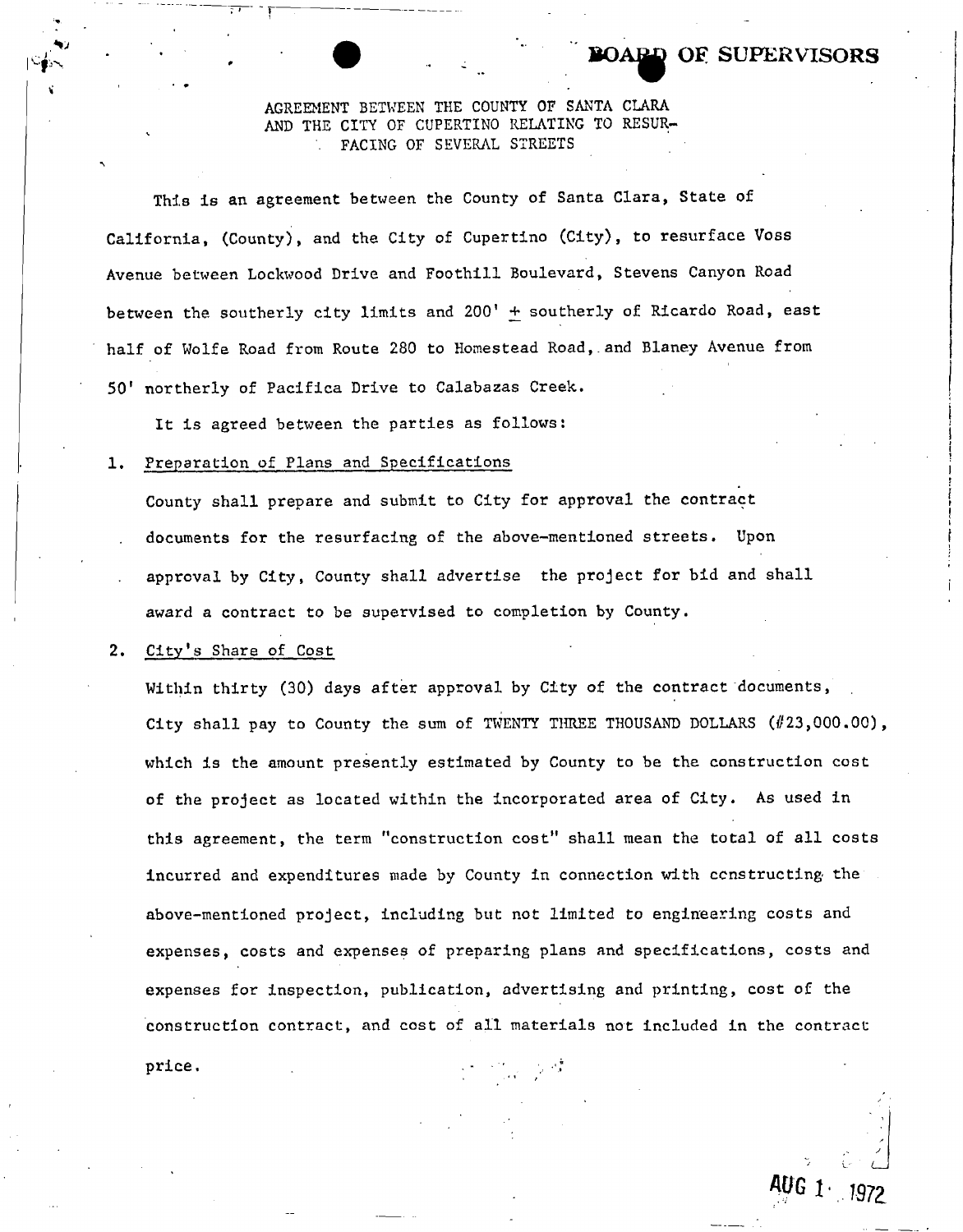#### $3.$ Insurance

County shall require any contractor awarded a contract for any portion of the project to secure and maintain in full force and effect at all times during the construction of the project and until the project is accepted by County, public liability and property damage insurance in forms and limits of liability satisfactory and acceptable to both City and County, insuring the City and County and their respective officers and employees from and against any claim, loss, liability, cost or expense arising out of or in any way connected with the construction of the project.

The aforementioned policy shall contain a provision that the insurance afforded thereby to City and County and their respective officers and employees shall be primary insurance to the full limits of liability of the policy and that if the City or County or their respective officers and employees have other insurance against a loss covered by such policy that other insurance shall be excess insurance only.

Final Accounting 4.

 $\overline{\mathcal{X}}$ 

Upon completion of the project, County shall submit to. City a final accounting of the total construction cost. In the event this final accounting shows that the sum advanced to County by City as required in paragraph 2 of this agreement is less than the total construction cost for improving the above-mentioned streets, City shall pay County the difference within sixty (60) days from receipt of the final accounting. However, in the event this final accounting shows that the sum advance<sup>d</sup> to County is more than the total construction cost, County shall return the difference to City within sixty (60) days.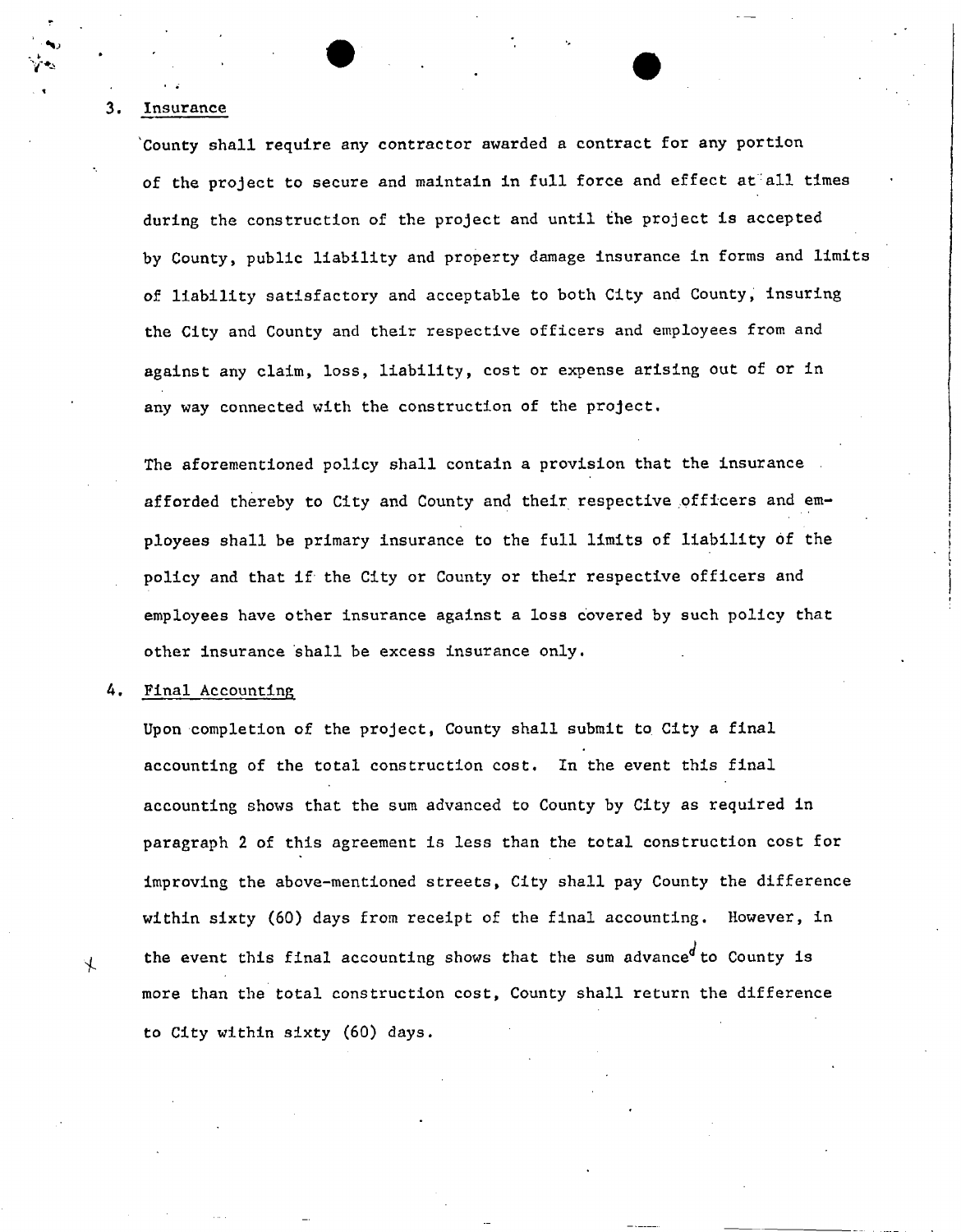### 5. Records and Accounts

- County shall keep, maintain and render available for inspection by City or its authorized representatives records and books which will provide a complete and accurate account of all costs, fees, and expenditures made by County on construction costs of the project.
- 6. Termination

This agreement shall terminate on December 1, 1972, if County has not awarded a contract for construction of the above-mentioned project prior to that date. In the event of such a termination, County shall refund to City all sums advanced under paragraph 2 of this agreement.

IN WITNESS WHEREOF, THE PARTIES HERETO HAVE EXECUTED THIS AGREEMENT ON

by City

# AUG 1 1972 by County

ATTEST:

Clerk, Board of Supervisors

APPROVED AS TO FORM:

APPROVED AS TO FORM:

old Adams

City Attorney

COUNTY OF SANTA CLARA

Chairman, Board of Supervisors County of Santa Clara, State of California

CITY OF CUPERTINO

Mayor (pro Tempore)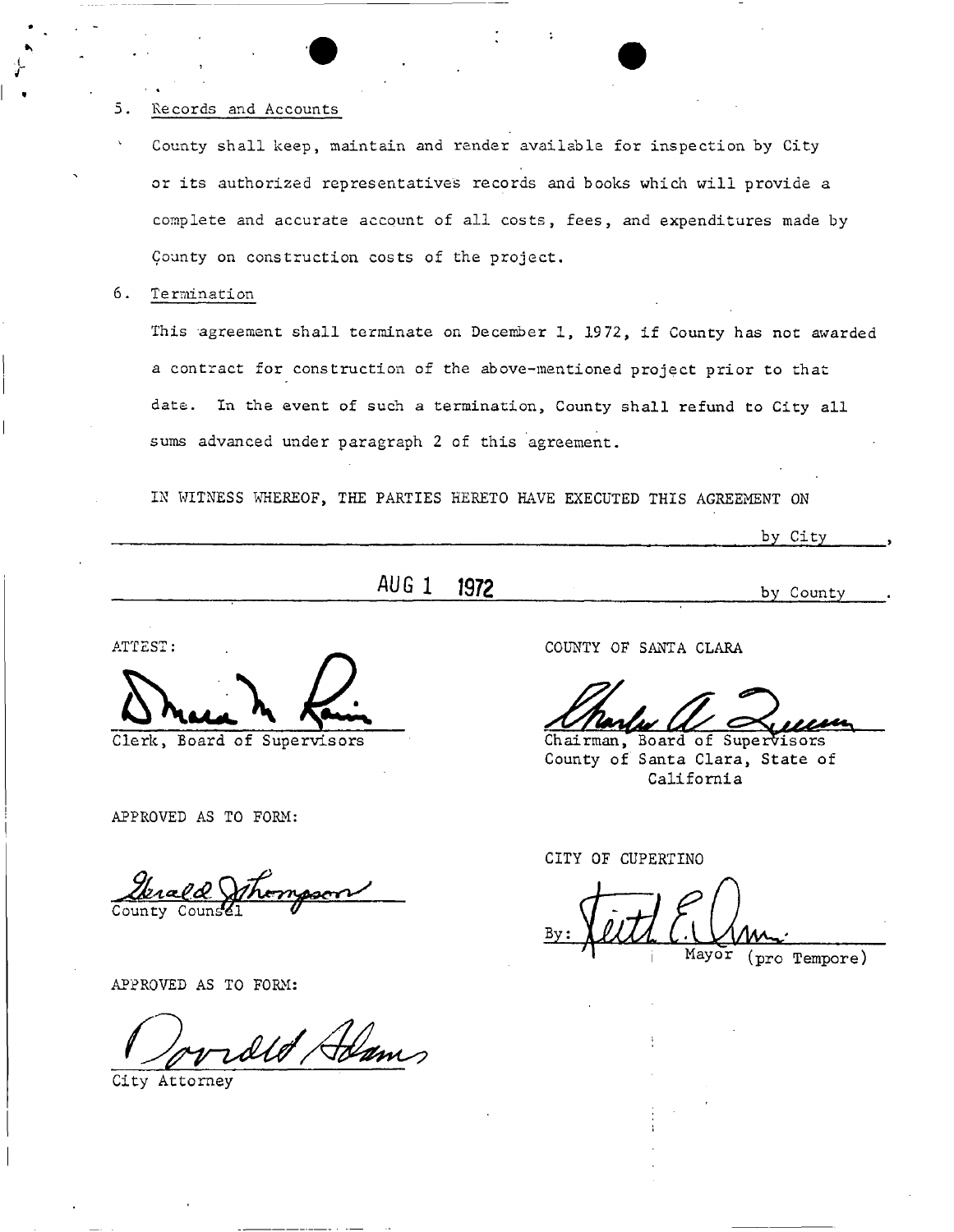THIS IS TO CERTIFY THAT THE WITHIN INSTRUMENT IS A TRUE AND CORRECT COPY OF THE ORIGINAL.ON FILE IN THIS OFFICE. ATTEST August 17  $-1922$ CITY CLERK OF THE CITY OF CUPERTING An **8Y** 7 क्रॉर CLERK sutty Z. J. l.  $\pmb{\hat{y}}$ 

**• • <sup>1</sup>**

 $\bullet$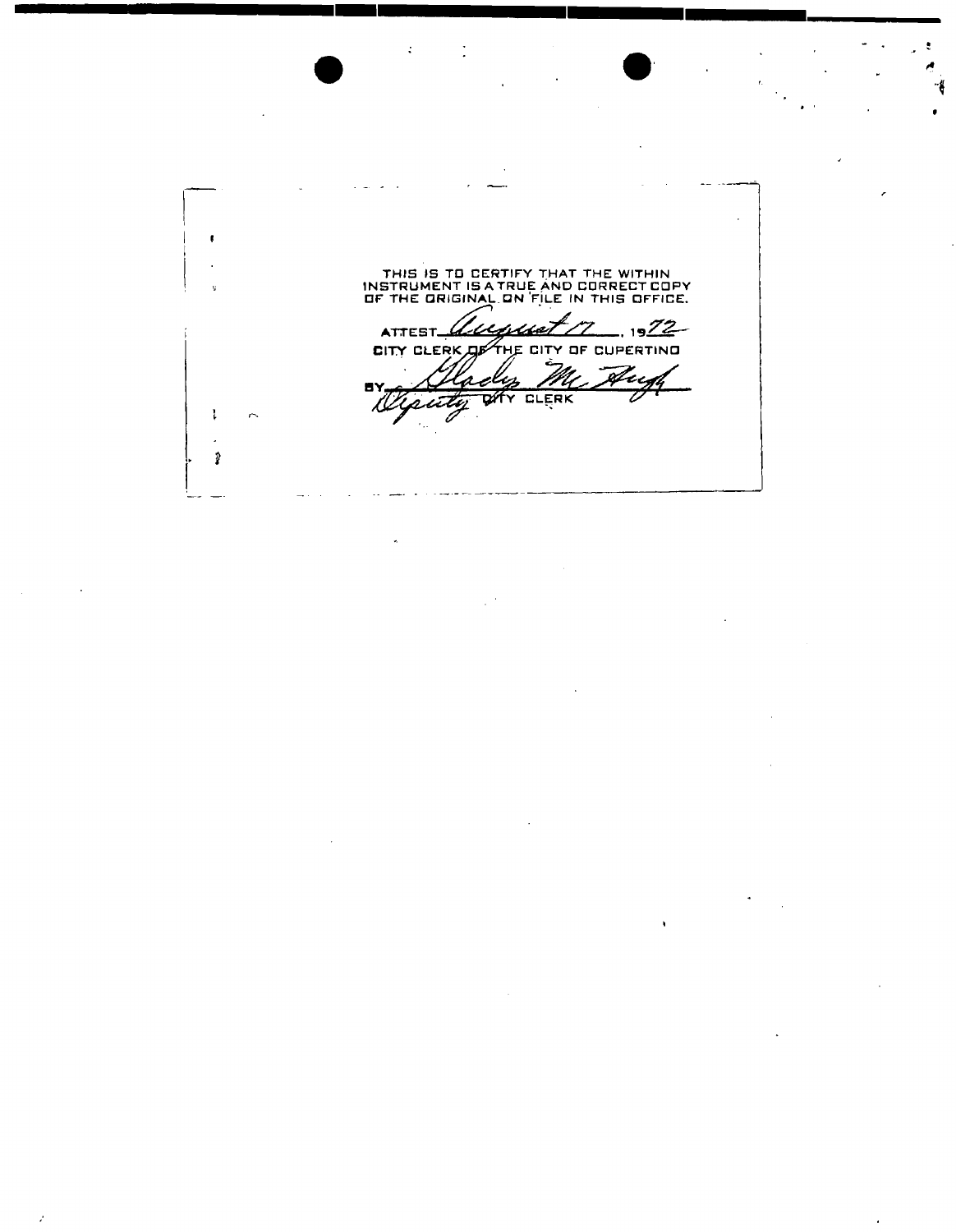#### RESOLUTION NO. 3316

A RESOLUTION OF THE CITY COUNCIL OF THE CITY OF CUPERTINO AUTHORIZING THE EXECUTION OF AM AGREEMENT BETWEEN THE COUNTY OF SANTA CLARA AND THE CITY OF CUPERTINO RELATIVE TO RESURFACING OF CERTAIN STREETS

WHEREAS, on March'20, 1972, the City Council, by Resolution No. 3234, approved an agreement between the County of Santa Clara and the City of Cupertino relative to resurfacing of Voss Avenue between Lockwood Drive and Foothill Boulevard, Stevens Canyon Road between the southerly City limits and 200 feet  $\pm$ southerly of Ricardo Road, east half of Wolfe Road from Route 280 to Homestead Road, and Blaney Avenue from 50 feet northerly of Pacifica Drive to Calabazas Creek; and

WHEREAS, Item No. 6 of said agreement specifies that the agreement shall terminate on July 1, 1972, if County has not awarded a contract for the resurfacing project; and

WHEREAS, the County, as of July 1, 1972, had not awarded a contract for said project but is now scheduled to open bids on August 31, 1972; and

WHEREAS, a new agreement has been prepared revising the termination date to December 1, 1972, with all other provisions being the same;

 $\sim$  NOW, THEREFORE, BE IT RESOLVED, that the Mayor and the City Clerk are hereby authorized to execute the new agreement herein referred to in behalf of the City of Cupertino.

PASSED AND ADOPTED at a regular meeting of the City Council of the City of Cupertino this 7th day of August , 1972, by the following vote:

AYES: Councilmen - Jackson, Meyers, Sparks, Irwin

NOES: Councilmen - None

ABSENT: Councilmen - Frolich

ATTEST: APPROVED:

/s/ Gladys McHugh

/s/ Keith E. Irwin

Mayor, City of Cupertino (pro Tempore)

Deputy City Clerk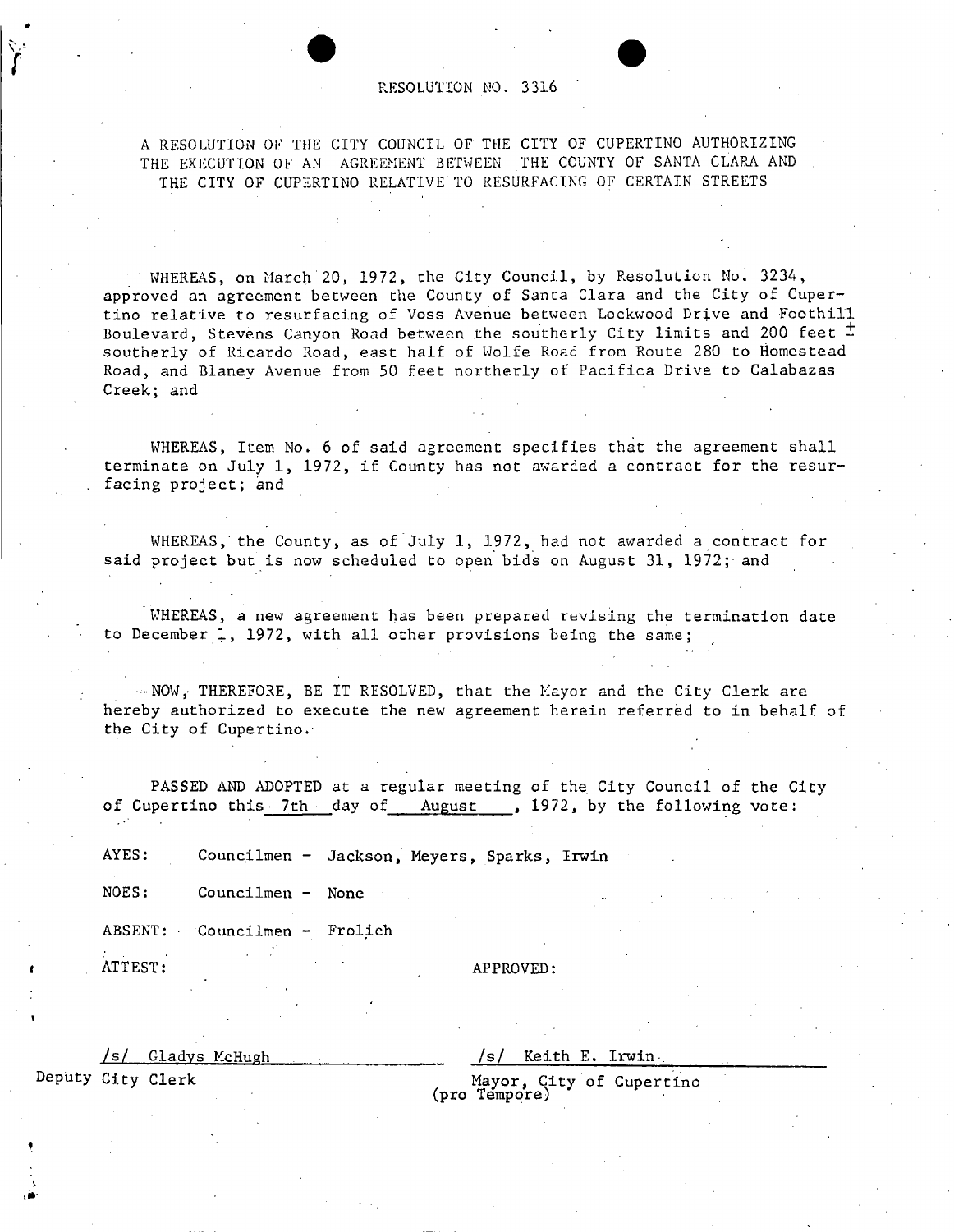|  | Lend             | $\sqrt{x}$ |                |
|--|------------------|------------|----------------|
|  | <b>reduced</b>   |            | Various cities |
|  |                  |            |                |
|  |                  |            |                |
|  |                  |            |                |
|  |                  |            |                |
|  | JOB No.          |            |                |
|  |                  |            |                |
|  | Change Order No. |            |                |
|  |                  |            |                |
|  |                  |            |                |

**BOARD OF SUPERVISORS** 

SANTA CLARA COUNTY

August 1. 1972 DATE

Cost Sharing Agreement The following contractrwastawardsdcorpchrogecurder was approved by the Board of Supervisors at a meeting held: August 1  $\therefore$  19  $\frac{72}{ }$ Project to be charged. Agreement with City of Cupertino relating to rewurfacing of portions of Voss Avenue, Stevens Canyon Rd., Bee Agreement For the amount of \$.... Contractor Gity of Cupertino, City Clerk, 10300 Torre Avenue, Cupertino, Ca 95014 **See Agreement** 

**Completion Date......** Budget Item.... laggi distinguished

DONALD N. RAINS Clerk of the Board DMN: đa

CONTROLLER PINK THE PUBLIC WORKS  $\mathcal{L}(\mathcal{F}) = \mathcal{L}(\mathcal{F})$ 

Replace of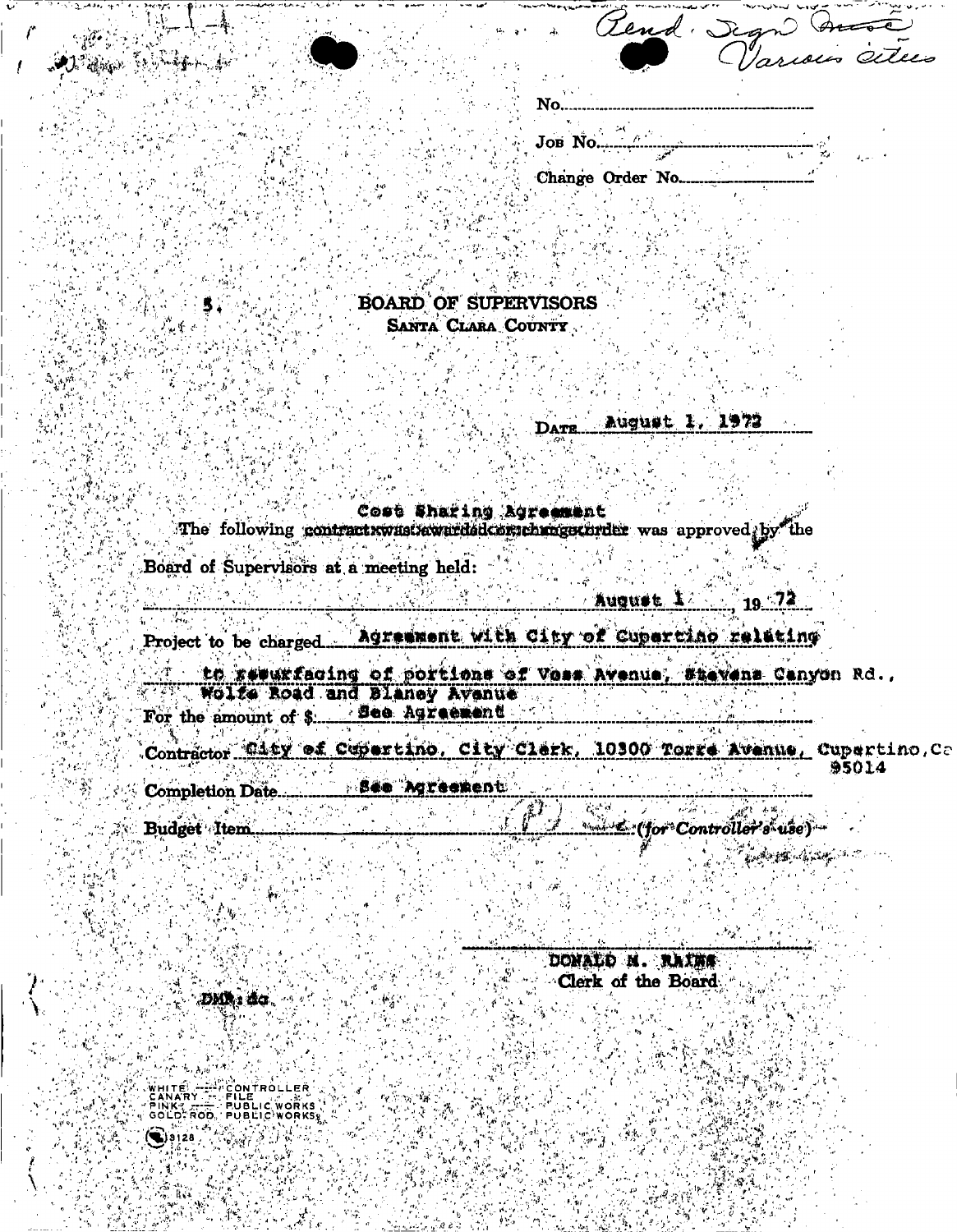

## **California**

**Office of the Board of Supervisors** 

524 County Administration Building 70 West Hedding Street San Jose, California 95110 299-2323 Area Code 408

> Sig Sanchez, *District 1*  Dominic L. Cortese, *District 2*  Charles A. Quinn, *District 3*  Ralph H. Mehrkens, *District 4*  Victor Calvo, *District 5*

**August 2, 1972** 

**City Clerk City of Cupertino 10300 Torre Avenue Cupertino, Ca. 95014 Contractor** 

**Subject: Agreement with City of Cupertino for Resurfacing of portions of Voss Avenue, Stevens Canyon Rd.,. Wolfe Road and Blaney Avenue** 

#### **Dear Sir»**

**Enclosed you will find an original and three copies of an agreement between the County of Santa Clara and the parties named above. The Board of Supervisors at its regularly scheduled meeting on August 1, 1972 authorized its chairman to execute this agreement on behalf of the County.** 

. • • . . . . i •

**After execution of all copies, we would appreciate your returning the original and one to this office.** 

**Very truly yours,** 

**BOARD OP SUPERVISORS Donald M. Rains, Clerk** 

**By:** 

**Deputy Clerk** 

**DMRs dc Encls.** 

**ccs Public Works, Engineering** 

hand larred by<br>Warren Wulf, Pablic Works, Eng.

 $\left( 9.3170 \right.$ 

An Equal Opportunity Employer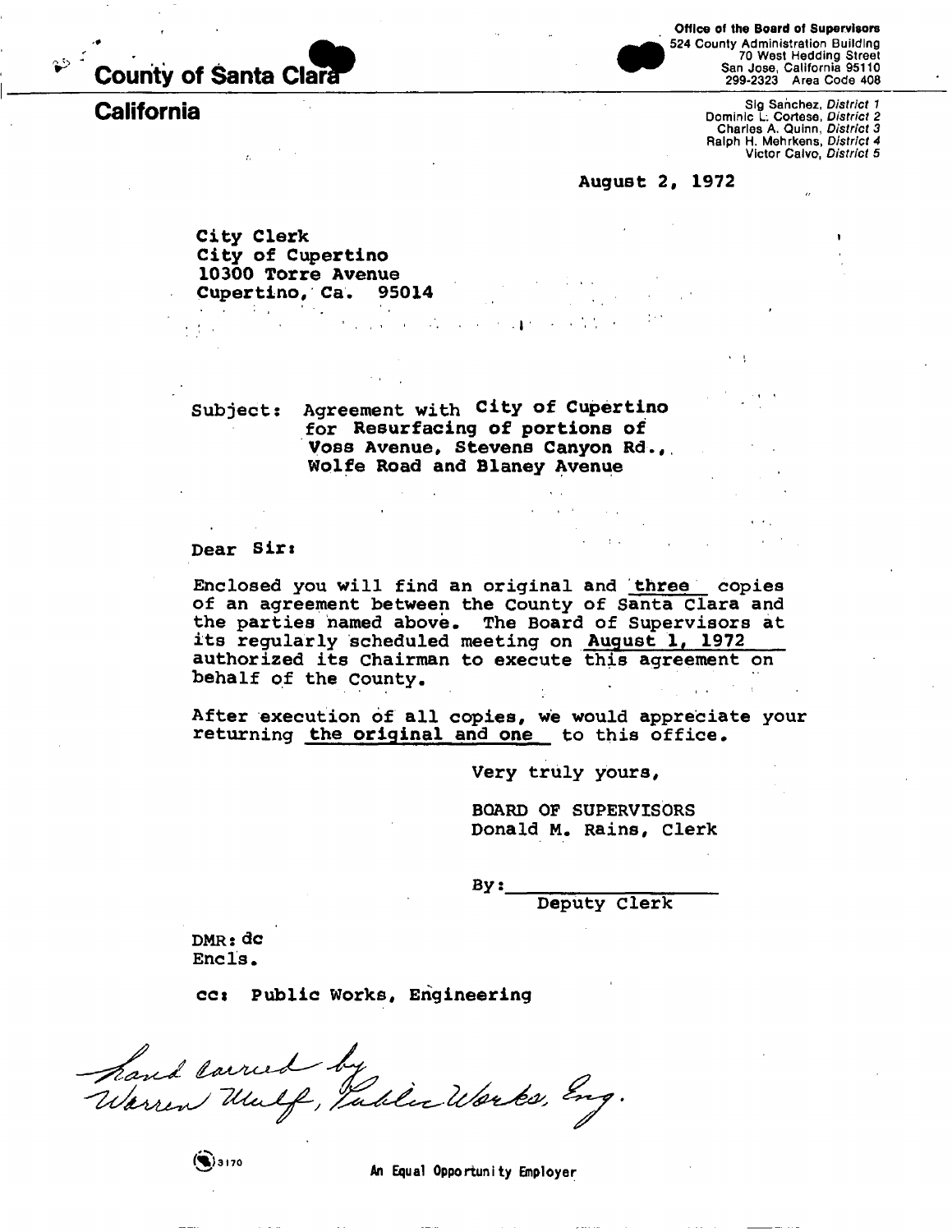| California   | <b>County of Santa Clara</b>                                                                                               |                        | <b>County Office Building</b><br>20 West Hedding Street<br>San Jose, California 95110                                                                                                                                                                                  |
|--------------|----------------------------------------------------------------------------------------------------------------------------|------------------------|------------------------------------------------------------------------------------------------------------------------------------------------------------------------------------------------------------------------------------------------------------------------|
|              |                                                                                                                            |                        |                                                                                                                                                                                                                                                                        |
|              |                                                                                                                            | TRANSMITTAL MEMORANDUM | S.D. 5                                                                                                                                                                                                                                                                 |
|              |                                                                                                                            | Page of                | DATE:<br>July 19, 1972                                                                                                                                                                                                                                                 |
|              | BOARD OF SUPERVISORS AGENDA OF August 1                                                                                    |                        | , 1972                                                                                                                                                                                                                                                                 |
| FROM:        | MONTINI, PUBLIC WORKS, ENGINEERING                                                                                         |                        |                                                                                                                                                                                                                                                                        |
| TITLE:       | REGARDING RESURFACING OF PORTIONS OF VOSS AVE., STEVENS<br>CANYON RD., WOLFE RD. AND BLANEY AVE.                           |                        | COST SHARING AGREEMENT BETWEEN COUNTY AND CITY OF CUPERTINO                                                                                                                                                                                                            |
| DESCRIPTION: |                                                                                                                            |                        |                                                                                                                                                                                                                                                                        |
|              | of Cupertino for the resurfacing of:                                                                                       |                        | The attached agreement provides for full payment by the City                                                                                                                                                                                                           |
|              | Voss Ave. - between Lockwood Dr. and Foothill Blvd.                                                                        |                        |                                                                                                                                                                                                                                                                        |
|              |                                                                                                                            |                        | Stevens Canyon Rd. - between 200 feet southerly from Ricardo Rd.<br>to the southerly city limits of Cupertino.                                                                                                                                                         |
|              |                                                                                                                            |                        | Wolfe Rd. (east side) - between State Highway 280 and Homestead Rd.                                                                                                                                                                                                    |
|              |                                                                                                                            | Calabazas Creek.       | Blaney Ave. - between 50 feet northerly from Pacifica Dr. and                                                                                                                                                                                                          |
|              | is proposed that this work be included in a larger resurfacing<br>County to include the above listed work in our contract. |                        | This area is entirely within the city limits of Cupertino. It<br>contract which the County will advertise and award. The larger<br>contract will cover resurfacing projects at a number of various<br>locations in the County. There will be no additional cost to the |
|              | Approval is recommended.                                                                                                   |                        |                                                                                                                                                                                                                                                                        |
|              |                                                                                                                            |                        | Upon execution by the Board of Supervisors please return the<br>original and three (3) certified copies to this office (attention:<br>Warren Wulf) for hand delivery to the City of Cupertino for execution.                                                           |
|              | LM:WW:vlh                                                                                                                  |                        |                                                                                                                                                                                                                                                                        |
|              | attachments                                                                                                                |                        |                                                                                                                                                                                                                                                                        |
|              |                                                                                                                            |                        |                                                                                                                                                                                                                                                                        |
|              |                                                                                                                            |                        |                                                                                                                                                                                                                                                                        |
|              |                                                                                                                            |                        |                                                                                                                                                                                                                                                                        |

| AGENDA DATA: DATE:                                     |          |  |
|--------------------------------------------------------|----------|--|
|                                                        | ITEM NO: |  |
| $\overline{\overset{\circ}{\mathcal{Q}}}$ 755 REV 2/69 |          |  |

| APPROVED:    | JAMES PUTTER |  | HUWAKU CAMPLN |                                |  |
|--------------|--------------|--|---------------|--------------------------------|--|
| AGENDA DATA: | DATE:        |  |               | BOARD ACTION: $ABC$ 106 1 1972 |  |
|              | TTEM NO.     |  |               |                                |  |